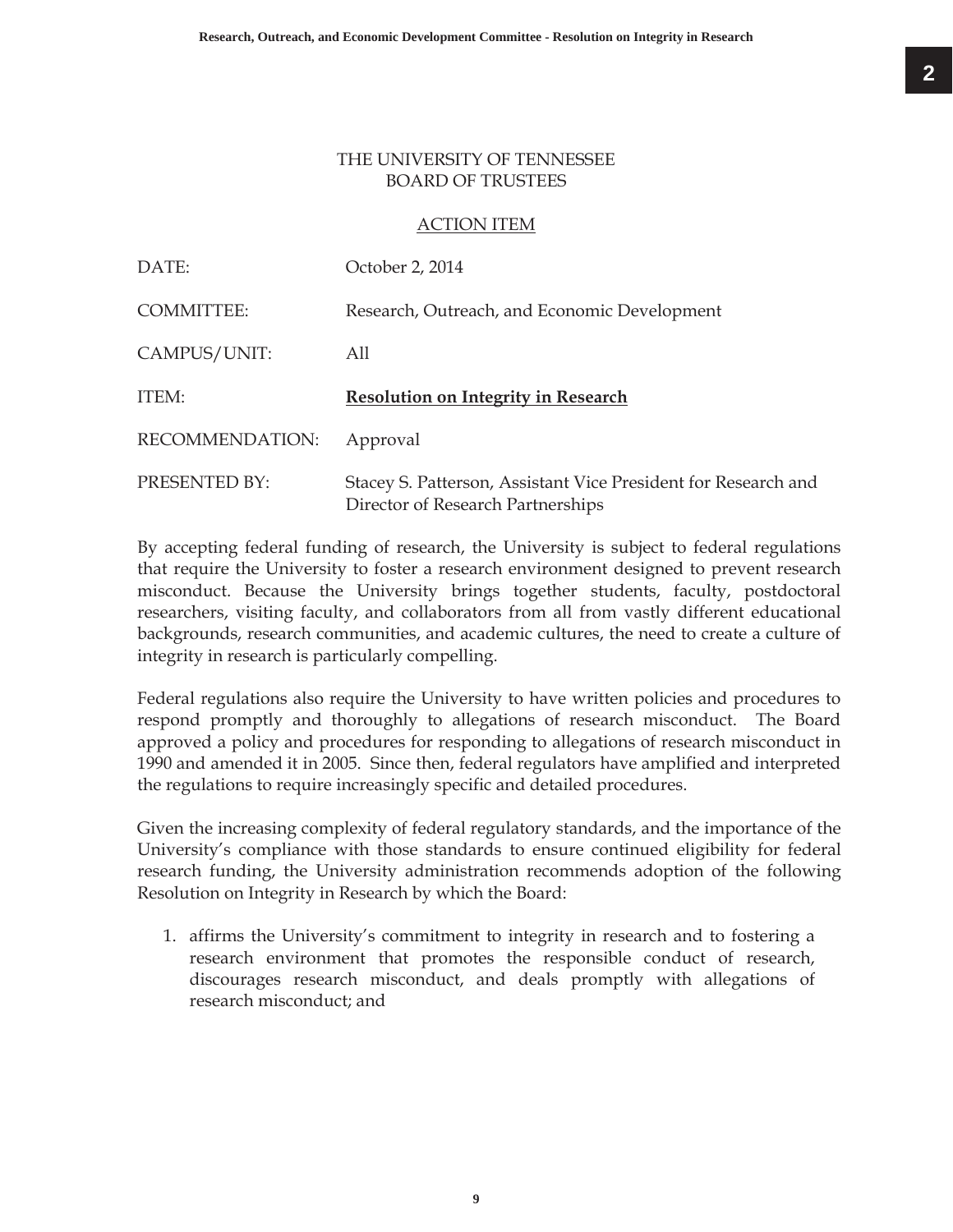- 2. directs the administration to take practical steps to comply with the obligation to foster a research environment that promotes the responsible conduct of research and discourages research misconduct; and
- 3. directs the administration to review and revise the University's research misconduct policy and procedures as necessary to ensure ongoing compliance with applicable federal regulations; and
- 4. delegates to the President the authority to approve the University's research misconduct policy and procedures after the campus faculty senates, or their delegates, and other relevant stakeholders have had an opportunity to review and comment; and
- 5. repeals the University's current policy and procedures on research misconduct effective as of the date established in the research misconduct policy and procedures approved by the President.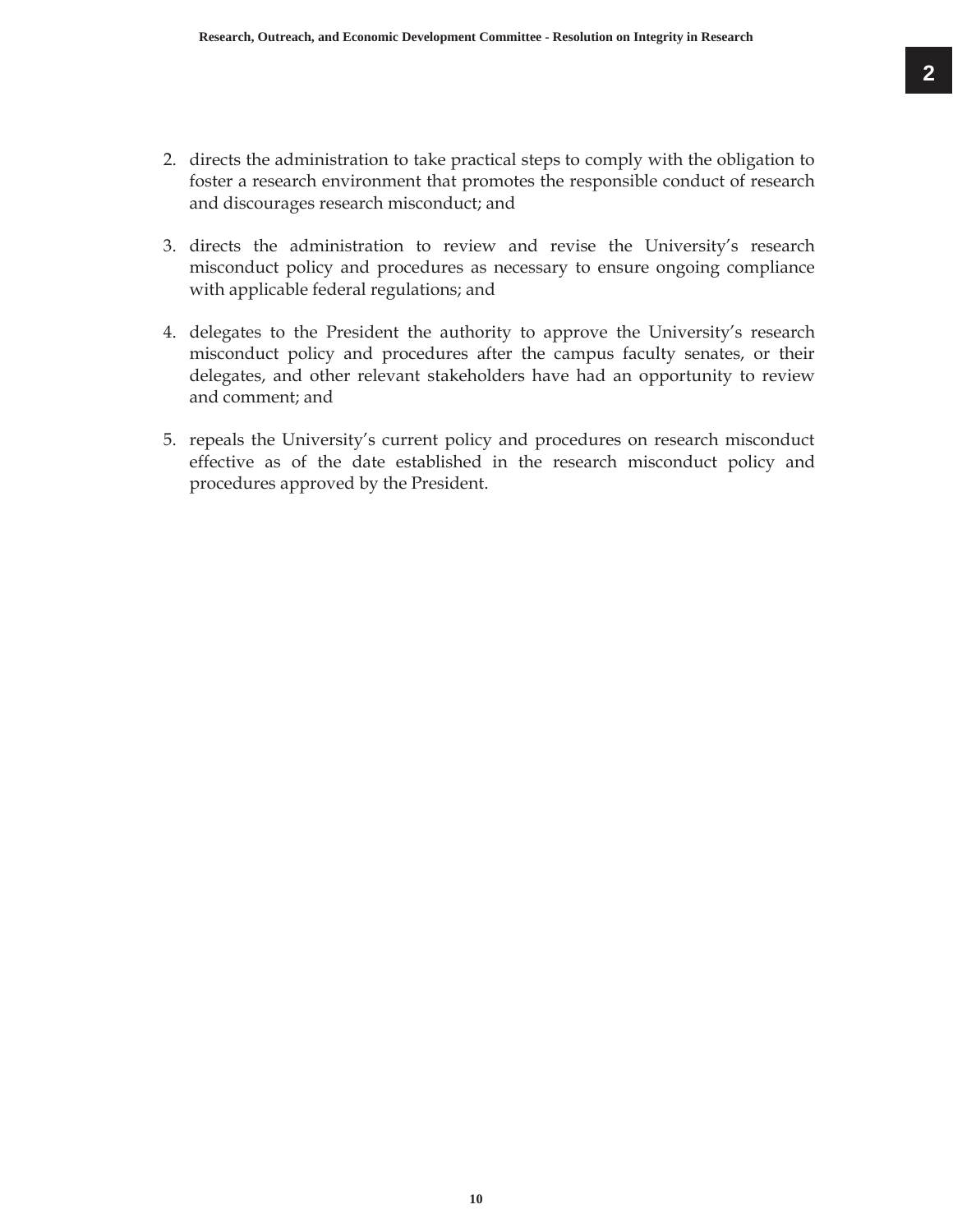## **Resolution on Integrity in Research**

## **Adopted by The University of Tennessee Board of Trustees October 3, 2014**

WHEREAS, public confidence in the integrity of research conducted at The University of Tennessee is critical to fulfilling the University's mission to discover and disseminate knowledge; and

WHEREAS, effective self-enforcement of integrity in research is essential to maintaining that public confidence; and

WHEREAS, acceptance of research funding from external entities carries with it the responsibility to monitor use of the funds and foster integrity in the research; and

WHEREAS, federal regulations require the University, as a recipient of federal funding for research, to foster a research environment that promotes the responsible conduct of research, discourages research misconduct, and deals promptly with allegations of research misconduct; and

WHEREAS, those federal regulations also require the University to maintain written policies and procedures that comply with detailed requirements for responding to allegations of research misconduct; and

WHEREAS, the University's current policy on research misconduct was adopted by the Board in 1990 and amended in 2005, but the governing federal regulations have since been amplified and interpreted by federal regulators to require increasingly specific and detailed procedures; and

WHEREAS, to facilitate compliance with federal regulations and a prompt response to changes in regulatory requirements and interpretations, the Board finds that development, approval, and maintenance of the University's research misconduct policy and procedures should be the responsibility of the administration.